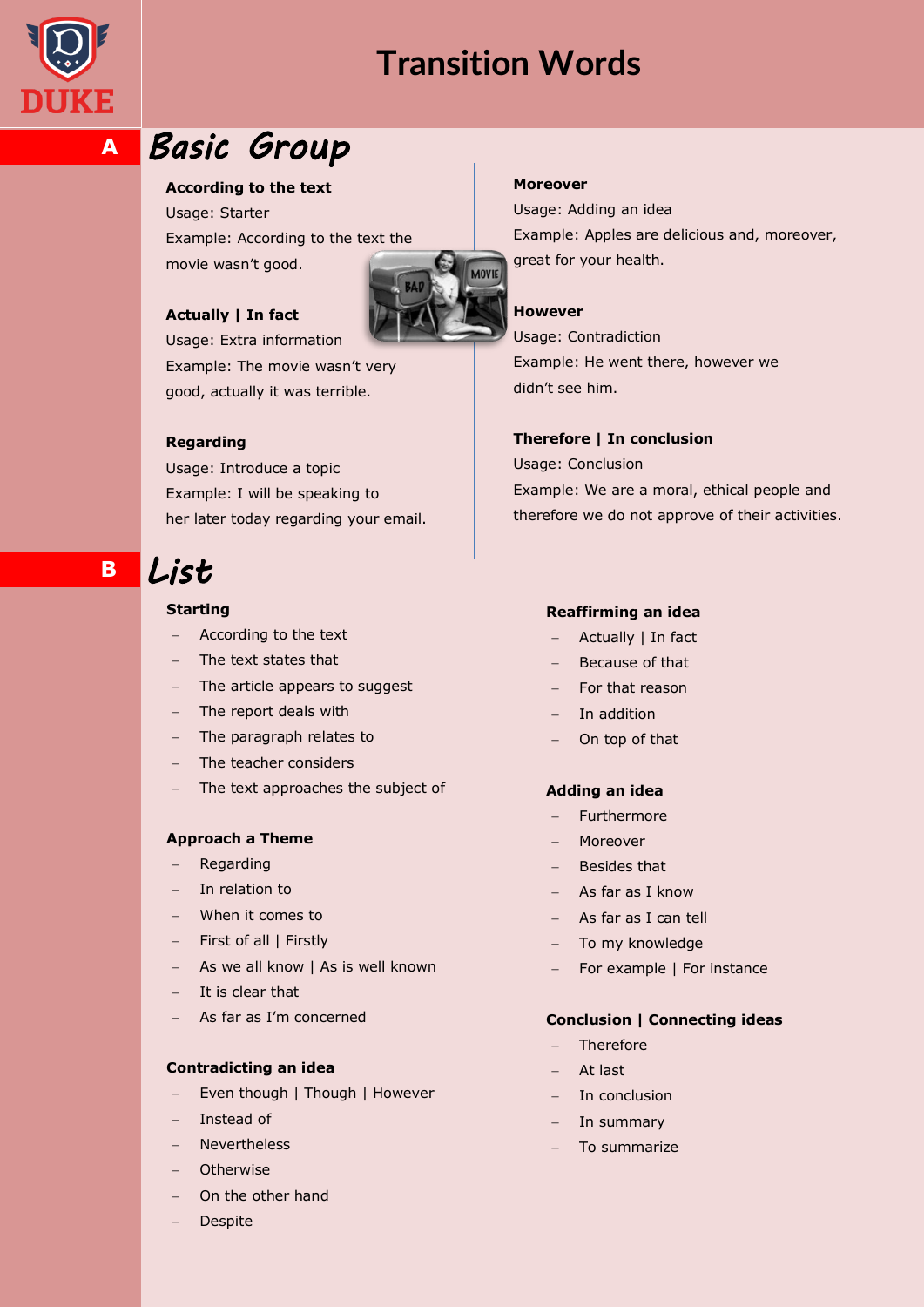**EMBORA**  $\rightarrow$  although, though, even though, however

Use even though, although, though, with:

- 1. subject + verb:
	- **Although** it rained a lot, we enjoyed our holiday.
	- I didn"t get the job **although** I had all the necessary qualifications.

# Despite, In Spite

# **APESAR DE** → despite, in spite of

Use 'despite' or 'in spite of' with:

- 1. Noun
- 2. Pronoun (this/that/what etc.)
- 3. Ground "ing"
	- **Despite / In spite of** the rain, we enjoyed our holiday.
	- **Despite / in spite of** that, he was hired.
	- I didn"t get the job **despite / in spite of** having all the necessary qualifications.

Check the possibilities below:

- Despite **my uncertainty** about the security of my job, I went to work as normal.
- Despite **being** uncertain about the security of my job, I went to work as normal.
- Despite **his grey** hair, he's not that old.
- or Despite **having grey hair**, he's much younger than he looks.
- Despite **my hunger**, I'm not going for lunch yet.
- Despite **being hungry**, I'm not going for lunch yet.

Despite is similar to "in spite of", but **without "of".** 

You can also use: "in spite of the fact (that)..." or "despite the fact (that)..."

# Extra information

**Nevertheless –** *todavia, apesar disso, no entanto.*

Usage: This is the same as despite this". Example: "The study was flawed, but it was important nevertheless."

#### **Nonetheless -** *apesar de tudo.*

Usage: This is similar to ""nevertheless". Example: "The study had its limitations, but it was nonetheless groundbreaking for its day."

**Notwithstanding -** *apesar disto, no entanto, não obstante.*

Usage: This is another way of saying "nevertheless". Example: "Notwi

thstanding the limitations of the methodology used, it was an important study in the development of how we view the workings of the human mind."

**Whilst –** enquanto, apesar de que.

Usage: This is another way of saying "while" and "although".

Example:

a) Whilst every effort is made to ensure the quality, some errors might occur.

b) In our country, 10% of the population claims 48% of the entire national

income whilst 50% of the population shares only 15% of the national income.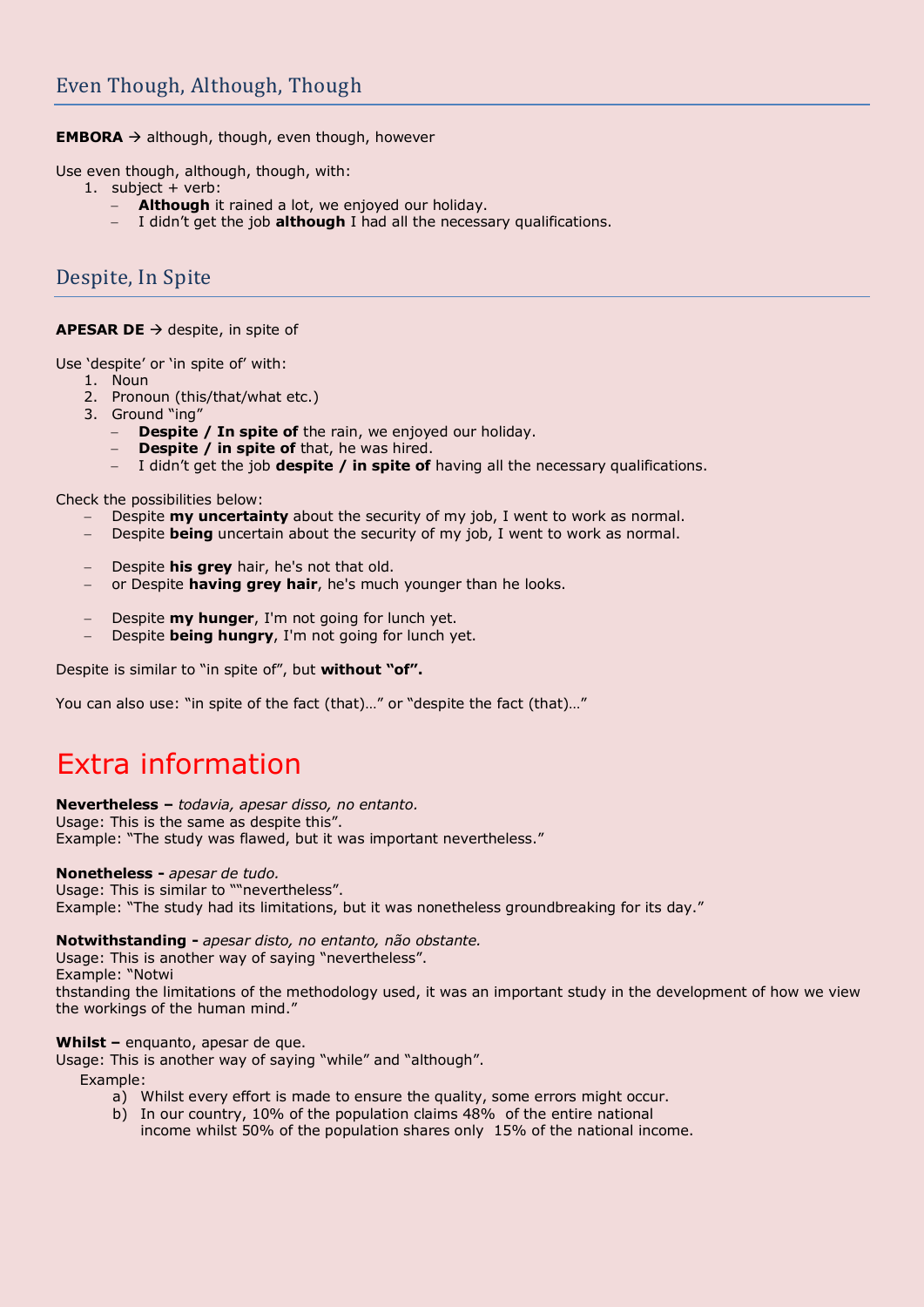# **Exercises**

# **1) Use (EVEN THOUGH) (HOWEVER) and (THOUGH) below.**

- a) I would like to work here, they haven't hired me.
- b) I would like to work here, they haven't hired me.

 $\_$  . The contribution of the contribution of the contribution of the contribution of  $\mathcal{L}_\mathcal{A}$ 

 $\_$  . The contribution of the contribution of the contribution of the contribution of  $\mathcal{L}_\mathcal{A}$ 

 $\_$  . The contribution of the contribution of the contribution of the contribution of  $\mathcal{L}_\mathcal{A}$ 

\_\_\_\_\_\_\_\_\_\_\_\_\_\_\_\_\_\_\_\_\_\_\_\_\_\_\_\_\_\_\_\_\_\_\_\_\_\_\_\_\_\_\_\_\_\_\_\_\_\_\_\_\_\_\_\_\_\_

 $\_$  , and the state of the state of the state of the state of the state of the state of the state of the state of the state of the state of the state of the state of the state of the state of the state of the state of the

c) I would like to work here, they haven't hired me

# **2) Put the words in the correct order.**

- a) call she even would she though said she didn"t
- b) better you'd otherwise hurry train you'll the miss
- c) I week enjoyed the weather despite the
- d) manages she to stay cheerful everything despite
- e) weekend they're next though I don't coming know which day

# **3) Complete with transition words. Sometimes it's possible to use more then one.**

- a) I should not have any more chocolate, \_\_\_\_\_\_\_\_\_\_\_\_\_\_\_\_\_ I feel like it.
- b) He enjoys selling and, \_\_\_\_\_\_\_\_\_\_\_\_\_\_\_\_\_\_, he is good at it.
- c) I didn't want any more dessert, but Julia forced it on me.
- d) We are living a terrible crisis. In the electronics industry, \_\_\_\_\_\_\_\_\_\_\_\_\_\_\_, 5.000 jobs are being lost.
- e) I will be speaking to her later today \_\_\_\_\_\_\_\_\_\_\_\_\_\_\_\_\_\_\_\_\_\_ the subject.
- f) \_\_\_\_\_\_\_\_\_\_\_\_\_\_\_\_\_ she hasn't really got the time, she still offered to help.
- g) I enjoyed the new book, \_\_\_\_\_\_\_\_\_\_\_\_\_\_\_\_\_\_\_\_\_\_ it's not as good as the last one.
- h) We were unable to get funding and \_\_\_\_\_\_\_\_\_\_\_\_\_\_\_\_\_\_\_\_ had to abandon the project.

i) Come in now, it's raining, the same would get wet.

- j) He was an absolute failure in medical school, so he decided to try law  $\Box$
- k) She got the job \_\_\_\_\_\_\_\_\_\_\_\_\_\_\_\_\_\_ the fact that she had very little experience.
- l) You'd better wear a helmet when you go roller-blading, \_\_\_\_\_\_\_\_\_\_\_\_\_\_\_\_, you could hurt yourself.
- m) Reading is an excellent way to increase your vocabulary, \_\_\_\_\_\_\_\_\_\_\_\_\_\_\_, it can also help you improve your grammar.
- n) The student's essay was badly written, \_\_\_\_\_\_\_\_\_\_\_\_\_\_\_\_, it was too short.
- o) We hope to receive the order on time, we will cancel.
- p) Lucie was a terrible employee \_\_\_\_\_\_\_\_\_\_\_\_\_\_\_\_\_\_\_\_ she got promoted.